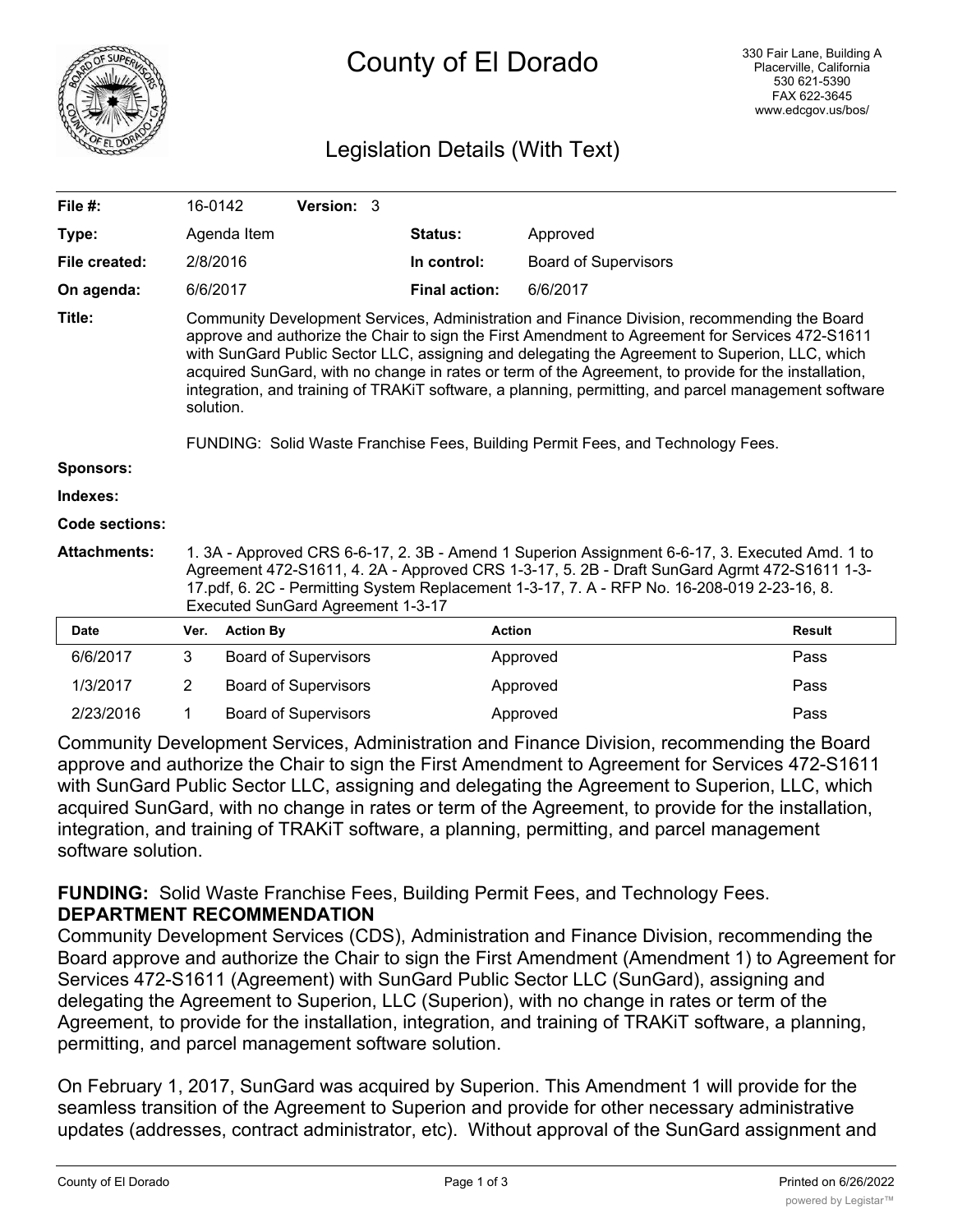delegation to Superion, the County will not be able to move forward with payments or the remaining TRAKiT implementation task work and maintenance services authorized under the Agreement.

# **DISCUSSION / BACKGROUND**

The County's Land Management Information System (LMIS) is the foundation for many revenuegenerating and/or recovering of County services and systems. The current LMIS is a collection of databases and application platforms that link together key processes such as planning, permitting, inspections, addressing, mapping, and parcel assessments. This system does not include the capability to accept, review, and process plans, permits, or fees electronically.

The current LMIS was constructed over time, largely in-house. It has developed organically to support legacy processes (out of date processes) and business rules, some of which originated before modern technology and automation. As a result, the current LMIS system is a collection of independently-developed modules and functions that are made to communicate in sometimes nonstandard ways. As a whole, LMIS does not conform to any modern IT architectural standard and cannot be centrally administered or maintained. While the system has served the County well, it is time to replace LMIS with a modern system that expands functionality and improves the customer experience.

In recognition of the inherent limitations of the LMIS system, the Board awarded a Request for Proposals for an electronic permit system to SunGard and authorized CDS, formerly the Community Development Agency, to negotiate the associated contract for TRAKiT implementation and maintenance services on February 23, 2016 (Item 41).

Purchase and implementation of an electronic permit system is a key part of CDS's effort to improve development processing. In addition to service improvements realized by the CDS Ombudsman Program and the new queueing system in the Building C Permit Center, the TRAKiT system will allow for the processing and issuance of online building permits, the utilization of electronic field devices by inspectors, and electronic submittal, plan checking, and processing of building and civil improvement plans.

Implementation of the new TRAKiT permit system will result in several improvements: *Elimination of mainframe usage will,*

- · Result in a reduction in associated hardware, software, system, and labor costs
- · Allow redirection of Information Technology resources from legacy programming languages to new state-of-the-art technologies
- · Enable departments and agencies to improve services by leveraging new technology
- · Comply with Board direction to migrate from existing mainframe technology

*Operating efficiencies will be achieved,*

- Through redesigned operations, tighter integration of business processes and data, and new capabilities such as workflows and mobile devices
- · Through the availability of project status/reports in dashboard and snapshot views to the Board, management, staff, and customers
- · When specialized resources are no longer needed to develop customized solutions (i.e., shadow systems, excel spreadsheets, etc.) for emergency and one-time use projects and reports

*Customer service will be improved with,*

The implementation of a 24x7 customer-facing portal that allows: online permit application